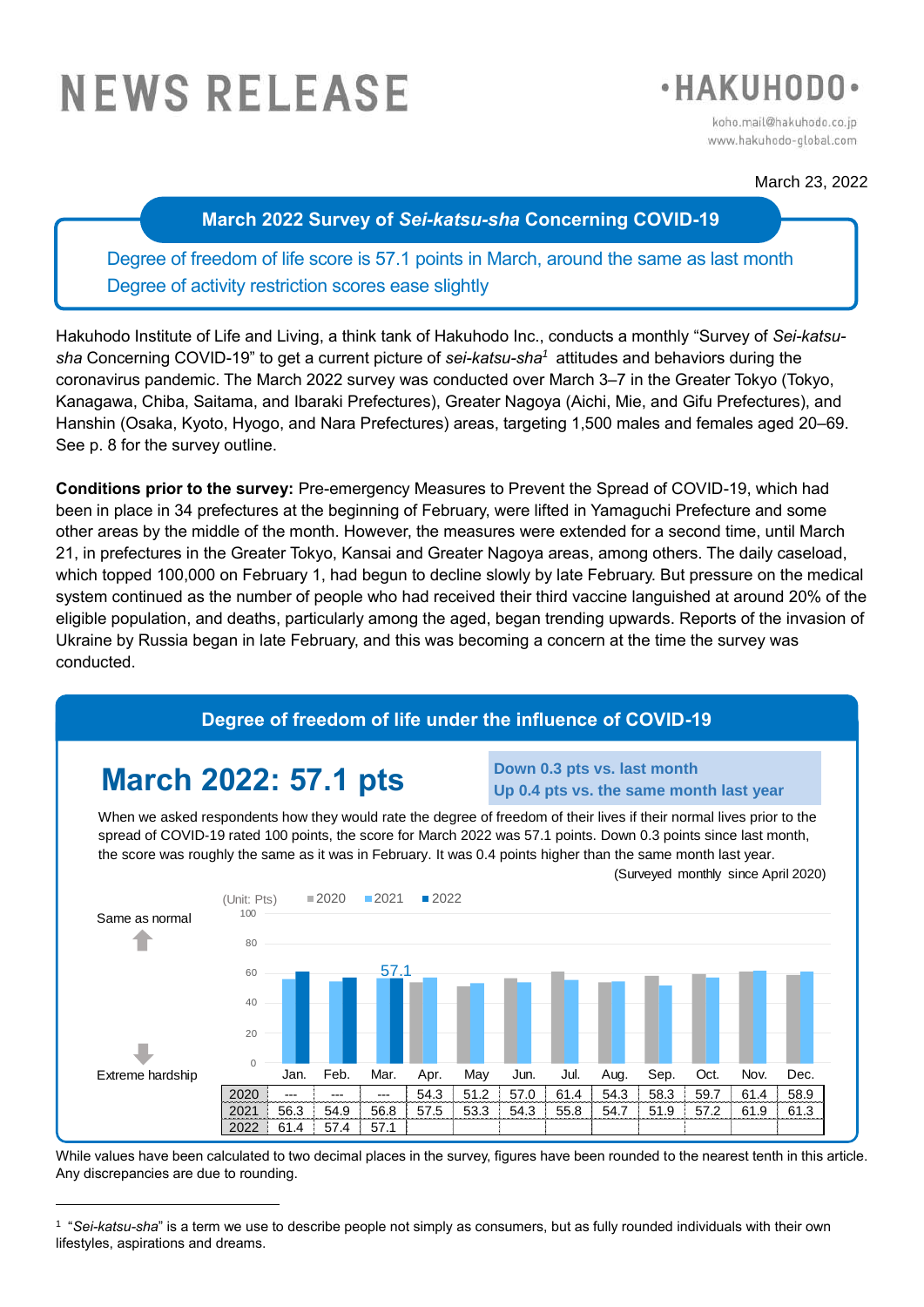# **Attitudes and behavior under the influence of COVID-19**

**Degree of anxiety:** Compared to last month, The situation abroad (79.9%, up 14.0 points) rose significantly more than other scores. This was followed by The lack and uncertainty of information (63.3%, up 3.4 points), and many other scores that rose slightly. **Degree of activity restriction:** All scores declined. This includes Nonessential and nonurgent trips (74.3%, down 5.3 points) and Meeting friends and socializing (73.7%, down 4.8 points). **Degree of activity implementation:** There were no significant increases or decreases. Scores for such items as Support businesses and organizations (20.5%, up 2.6 points) rose, and scores for such items as Make sure to get sufficient exercise, nutrition and sleep (72.8%, down 3.8 points) declined.

|                                                                     |                                                                                                                                                    | Response rate<br>Agree + Somewhat agree |                         | Change vs.<br>last month                | Change vs.<br>same month<br>last year   |
|---------------------------------------------------------------------|----------------------------------------------------------------------------------------------------------------------------------------------------|-----------------------------------------|-------------------------|-----------------------------------------|-----------------------------------------|
| <b>Degree of anxiety</b><br>Anxieties they feel                     | The situation abroad<br>The lack and uncertainty of information<br>Economic stagnation                                                             |                                         | 79.9%<br>63.3%<br>77.3% | $+14.0$ pts<br>$+3.4$ pts<br>$+1.2$ pts | $+15.2$ pts<br>$+1.1$ pts<br>$+1.1$ pts |
| Degree of activity<br>restriction<br>Behaviors they<br>refrain from | Nonessential and nonurgent trips<br>Meeting friends and socializing<br>Shaking hands, hugging and otherwise<br>touching others                     |                                         | 74.3%<br>73.7%<br>76.7% | $-5.3$ pts<br>$-4.8$ pts<br>$-3.8$ pts  | $-7.8$ pts<br>$-7.6$ pts<br>$-5.2$ pts  |
| Degree of activity<br>implementation<br>Behaviors they<br>implement | Support businesses and organizations<br>Exercise outside where people don't gather<br>Make sure to get sufficient exercise, nutrition<br>and sleep |                                         | 20.5%<br>41.5%<br>72.8% | $+2.6$ pts<br>$+2.0$ pts<br>$-3.8$ pts  | $+1.3$ pts<br>$-3.0$ pts<br>$-3.1$ pts  |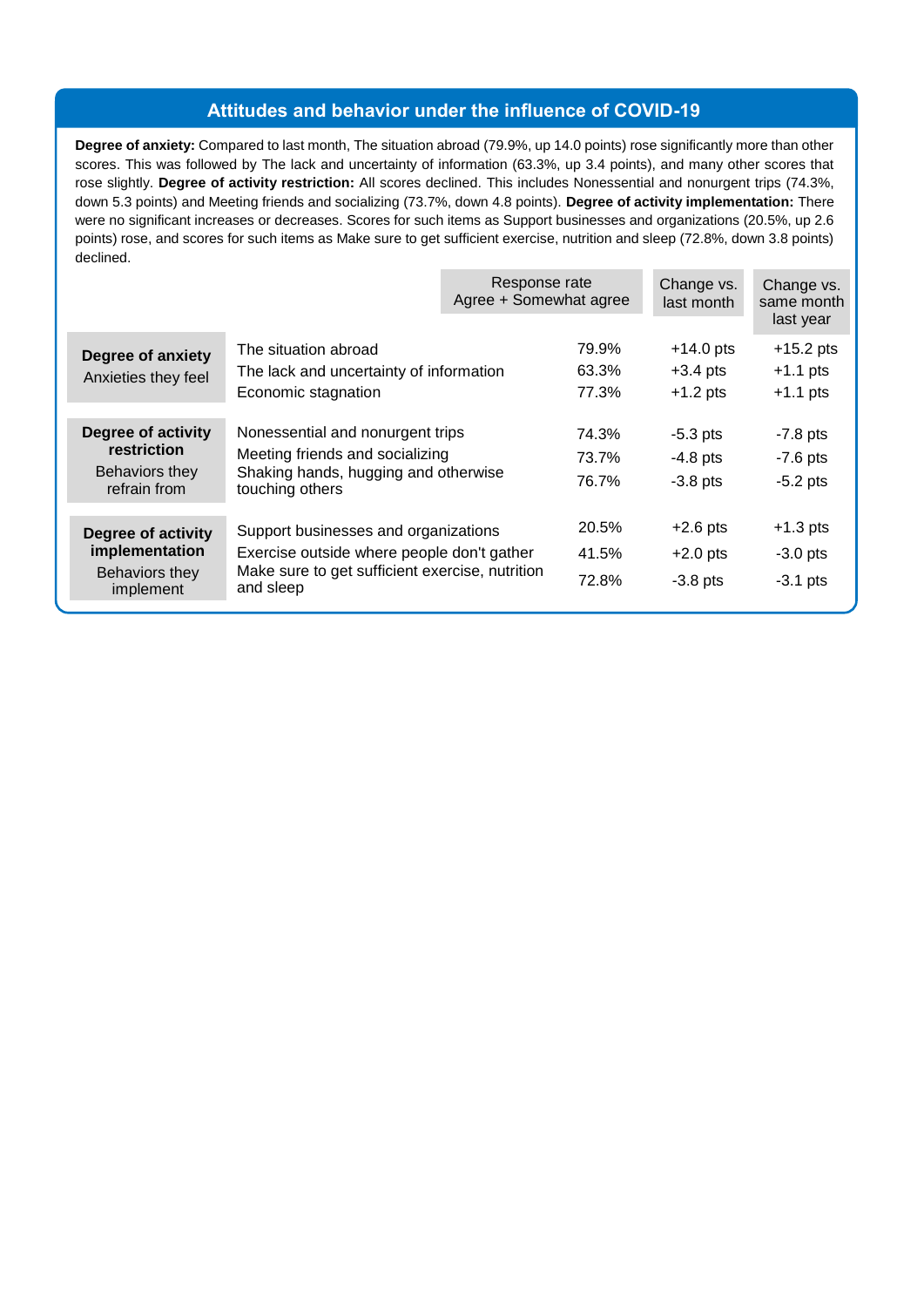# **Degree of freedom of life score was 57.1 points in March, around the same as last month. Degree of activity restriction scores eased slightly**

Pre-emergency Measures to Prevent the Spread of COVID-19, which had been in place in 34 prefectures at the beginning of February, were lifted in some areas by the middle of the month. However, the measures were extended for a second time, until March 21, in prefectures in the Greater Tokyo, Kansai and Greater Nagoya areas, among others. The daily caseload, which topped 100,000 on February 1, had begun to decline slowly by late February. But pressure on the medical system continued as the number of people who had received their third vaccine languished at around 20% of the eligible population, and deaths, particularly among the aged, began trending upwards. The Degree of freedom of life score remained about the same as last month under these conditions.

# **Reasons for scores mentioned a lack of excitement, an unsatisfying feeling of things being neither difficult nor free, a diminished sphere of activity, and disappointment**

Respondents who gave high Degree of freedom of life scores rated fewer interpersonal connections and less fuss and bother, but also hinted at being dragged down by gloomy feelings due to having to be careful toward others, having "no excitement in this substitute life" that is not a patch on the real thing, and "not being able to go out or travel freely."

Respondents who gave medium Degree of freedom of life scores also seemed to be feeling dissatisfied due to restrictions dragging on. "With case numbers going up and down constantly, I'm exhausted," "I can't do the extras in life," "We just take walks," "Things are not especially difficult, but neither can I easily do things like I used to."

Respondents who gave low Degree of freedom of life scores mentioned "My opportunities to meet people have decreased and the sphere of my activities has shrunk," "I wanted to travel a lot while my child was still in elementary school, but I've barely been anywhere," "I feel estranged from my friends," and also expressed disappointment about the passage of two years, and its effects, including "my handbag has gone moldy and I am not as concerned about beauty."



# **■ Degree of freedom of life**

While values have been calculated to two decimal places in the survey, figures have been rounded to the nearest tenth in this article. Any discrepancies are due to rounding.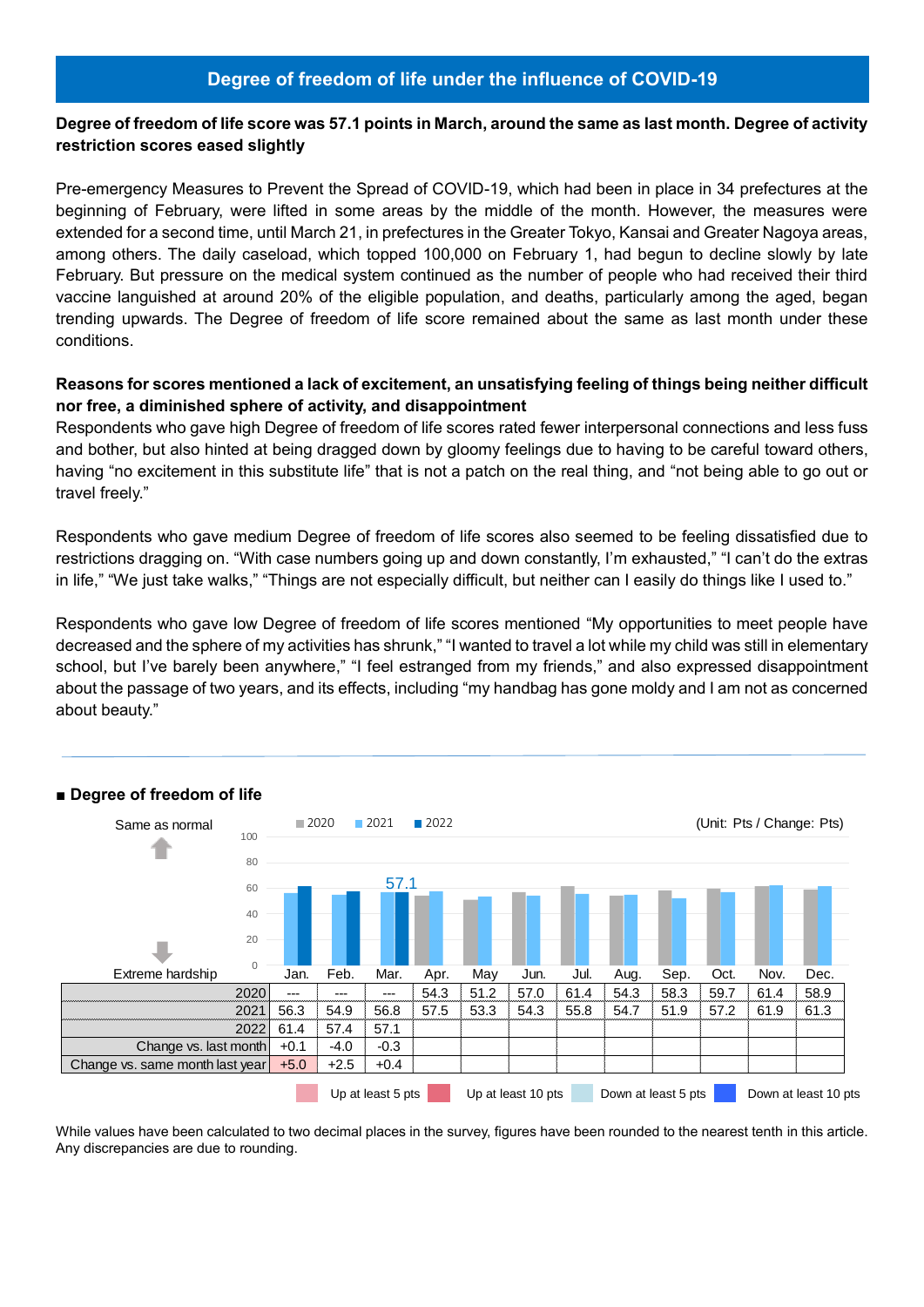# **■ Reason for Degree of freedom of life score (Selected responses)**

|                           |                         | Due to the pandemic, I can't go out as I'd like, but unlike others who<br>seem to feel stress from not being able to see people, as someone who<br>isn't good at interpersonal relationships, it's actually easier for me.                                                                                                                                                                                                                                                                                                                                                                                                                                      | 100<br>pts | Female, 64,<br>Kanagawa Pref. |
|---------------------------|-------------------------|-----------------------------------------------------------------------------------------------------------------------------------------------------------------------------------------------------------------------------------------------------------------------------------------------------------------------------------------------------------------------------------------------------------------------------------------------------------------------------------------------------------------------------------------------------------------------------------------------------------------------------------------------------------------|------------|-------------------------------|
|                           |                         | Things are more inconvenient, but there's less fuss and bother, so<br>there's no real difference in my quality of life.                                                                                                                                                                                                                                                                                                                                                                                                                                                                                                                                         | 95<br>pts  | Male, 37,<br>Chiba Pref.      |
| Degree of freedom of life | High (61 pts or higher) | I didn't go out much normally, so I don't feel particularly hard done to.<br>But, when I do go out, even if I don't care, others do, so I need to wear<br>a mask and avoid crowding, etc.                                                                                                                                                                                                                                                                                                                                                                                                                                                                       | 80<br>pts  | Male, 27,<br>Aichi Pref.      |
|                           |                         | I gave it 70 points. The other 30 points are for not being able to go out<br>or travel freely as I'd like.                                                                                                                                                                                                                                                                                                                                                                                                                                                                                                                                                      | 70<br>pts  | Female, 34,<br>Aichi Pref.    |
|                           |                         | I can't window shop so I buy online. I can't go to gigs, so I watch them<br>on Blu-ray. There's no excitement in this substitute life.                                                                                                                                                                                                                                                                                                                                                                                                                                                                                                                          | 70<br>pts  | Male, 57<br>Osaka Pref.       |
|                           |                         | I gave this score because although I've had my third vaccine and would<br>like to start going out, it just doesn't seem like the right time for it.                                                                                                                                                                                                                                                                                                                                                                                                                                                                                                             | 60<br>pts  | Male, 27,<br>Tokyo            |
|                           | Medium (41-60 pts)      | At the start of the pandemic, I didn't know what was going on and<br>couldn't do a thing due to worry and fear. These days, I have the<br>latitude to think for myself and I'm now able to do things, but with case<br>numbers going up and down constantly, I'm exhausted.                                                                                                                                                                                                                                                                                                                                                                                     | 60<br>pts  | Female, 57,<br>Osaka Pref.    |
|                           |                         | I feel like I am living my normal life. But I can't do the extras, like<br>traveling, window shopping, visiting art museums, etc. My daughter-in-<br>law can't even visit her home town. Once-a-year pleasures are now out<br>the window.                                                                                                                                                                                                                                                                                                                                                                                                                       | 60<br>pts  | Female, 68,<br>Tokyo          |
|                           |                         | Life goes on as before, but I can no longer take my child out for fun<br>outings and we just take walks in our immediate neighborhood.                                                                                                                                                                                                                                                                                                                                                                                                                                                                                                                          | 50<br>pts  | Female, 41,<br>Aichi Pref.    |
|                           |                         | I gave this score because things are not especially difficult, but neither<br>can I easily do things like I used to.                                                                                                                                                                                                                                                                                                                                                                                                                                                                                                                                            | 50<br>pts  | Male, 59,<br>Nara Pref.       |
|                           | <b>Low</b>              | I used to love getting together with others, but now I don't see anyone<br>and I miss it. Plus, I got a new job, so my opportunities to meet people<br>have decreased even more and the sphere of my activities, too, has<br>shrunk significantly.                                                                                                                                                                                                                                                                                                                                                                                                              | 40<br>pts  | Male, 56,<br>Osaka Pref.      |
|                           | (40 pts or lower)       | It would be fair to say my life has changed completely since prior to the<br>pandemic. Children and adults wear masks as a matter of course, and<br>kids have to be silent when they eat lunch at school. It's a real shame it<br>has become the norm to shop avoiding crowded times and to send kids<br>out to play with antibacterial sprays and hand soap. There are very few<br>school events, and interactions with other classes are minimal. I feel<br>sorry for kids who think this is normal, and now that we've got used to<br>all this, I'm not sure we could go back to normal even if they said to do<br>so. I think it's been going on that long. | 30<br>pts  | Female, 38,<br>Tokyo          |
|                           |                         | I wanted to travel a lot while my child was still in elementary school, but<br>I've barely been anywhere these last two years. Almost all school<br>events have disappeared, and to top it off, I got COVID-19.                                                                                                                                                                                                                                                                                                                                                                                                                                                 | 30<br>pts  | Female, 49,<br>Aichi Pref.    |
|                           |                         | In my job, there have been obstacles to meeting clients for business.<br>And I feel estranged from my friends.                                                                                                                                                                                                                                                                                                                                                                                                                                                                                                                                                  | 20<br>pts  | Male, 33,<br>Aichi Pref.      |
|                           |                         | Since I have fewer opportunities to go out, my handbag has gone moldy<br>and I am not as concerned about beauty.                                                                                                                                                                                                                                                                                                                                                                                                                                                                                                                                                | 10<br>pts  | Female, 49,<br>Tokyo          |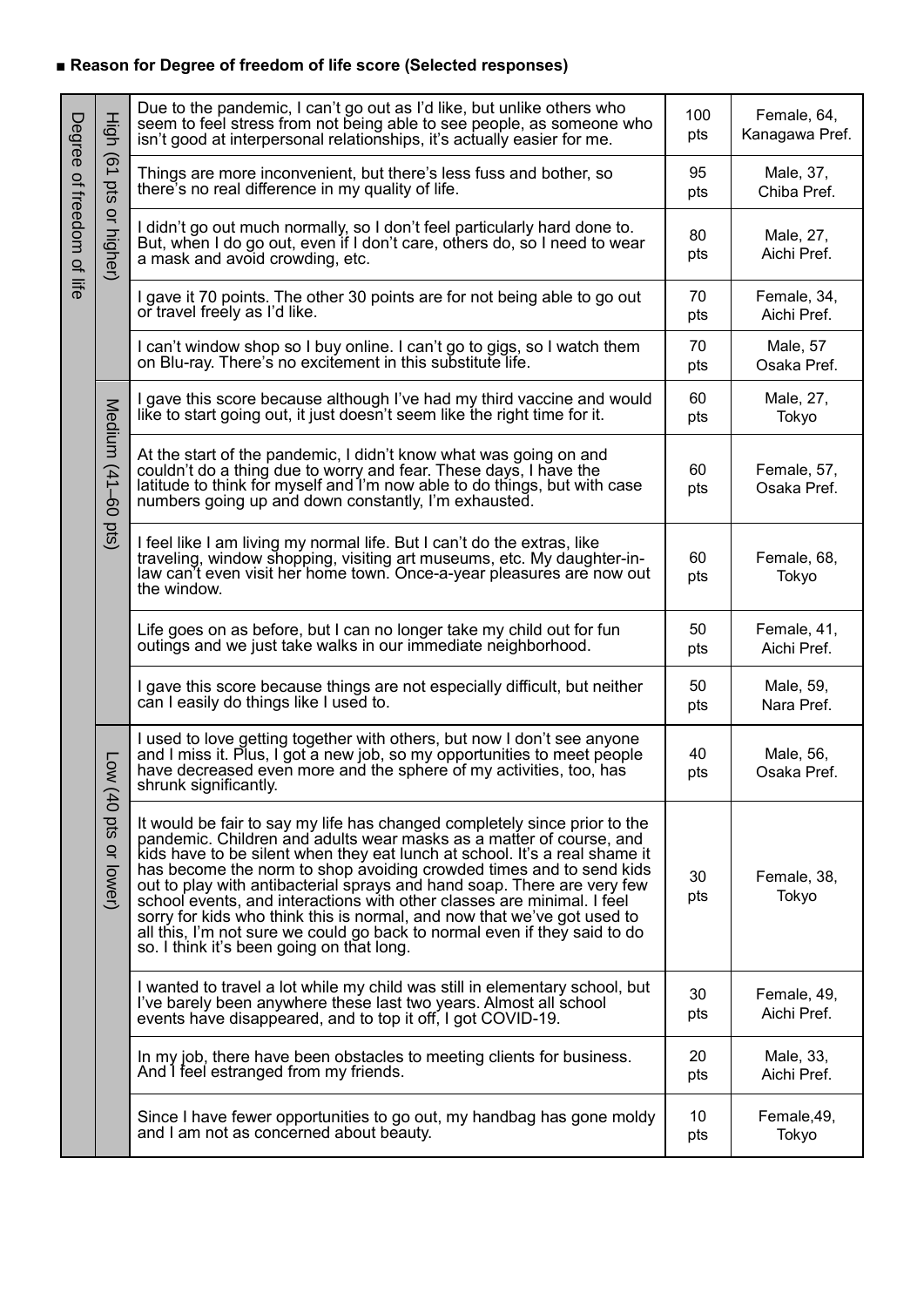#### **Degree of anxiety: Many scores were up on last moth**

Compared to last month, The situation abroad (79.9%, up 14.0 points) rose significantly more than other scores. This was followed by The lack and uncertainty of information (63.3%, up 3.4 points), and many other scores that rose slightly.

Compared to the same month last year, too, The situation abroad (79.9, up 15.2 points) rose significantly more than other items. This was likely due to the invasion of Ukraine by Russia.

#### **Degree of activity restriction: All scores were down on last month**

Compared to last month, Nonessential and nonurgent trips (74.3%, down 5.3 points) and Meeting friends and socializing (73.7%, down 4.8 points) stood out, among others.

Compared to the same month last year, all scores dropped by at least 5 points. This includes Nonessential and nonurgent shopping (67.0%, down 8.2 points) and Nonessential and nonurgent trips (74.3%, down 7.8 points).

#### **Degree of activity implementation: There were no significant increases or decreases**

Scores for such items as Support businesses and organizations (20.5%, up 2.6 points) rose, and scores for such items as Make sure to get sufficient exercise, nutrition and sleep (72.8%, down 3.8 points) declined.

**Activities respondents intend to do after COVID-19 subsides:** Activities with higher "intention" scores than "current" scores included Invest (+9.4 points), Read and post on social media (+9.2 points) and Enjoy leisure activities outdoors where people don't gather (+8.6 points), among others.

|                                              | (Unit: % / Change: Pts)      |                     |                  |                          |                                    |  |  |  |  |
|----------------------------------------------|------------------------------|---------------------|------------------|--------------------------|------------------------------------|--|--|--|--|
|                                              | Current: Anxieties they feel |                     |                  |                          |                                    |  |  |  |  |
| Degree of anxiety                            | Jan. 2022 survey             | Feb.<br>2022 survey | Mar. 2022 survey | Change vs. last<br>month | Change vs. same<br>month last year |  |  |  |  |
| The situation abroad                         | 64.1                         | 65.9                | 79.9             | $+14.0$                  | $+15.2$                            |  |  |  |  |
| Economic stagnation                          | 68.7                         | 76.1                | 77.3             | $+1.2$                   | $+1.1$                             |  |  |  |  |
| The government's response                    | 64.6                         | 70.2                | 70.2             | ±0                       | $-4.7$                             |  |  |  |  |
| My and my family's health                    | 66.5                         | 67.3                | 67.4             | $+0.1$                   | ±0                                 |  |  |  |  |
| The lack and uncertainty of information      | 56.1                         | 59.9                | 63.3             | $+3.4$                   | $+1.1$                             |  |  |  |  |
| My and my family's jobs and income           | 56.4                         | 58.0                | 57.0             | $-1.0$                   | $-2.5$                             |  |  |  |  |
| Changes in my interpersonal<br>relationships | 40.5                         | 43.7                | 43.9             | $+0.2$                   | $-2.4$                             |  |  |  |  |

#### **■ Lifestyle attitudes and behaviors**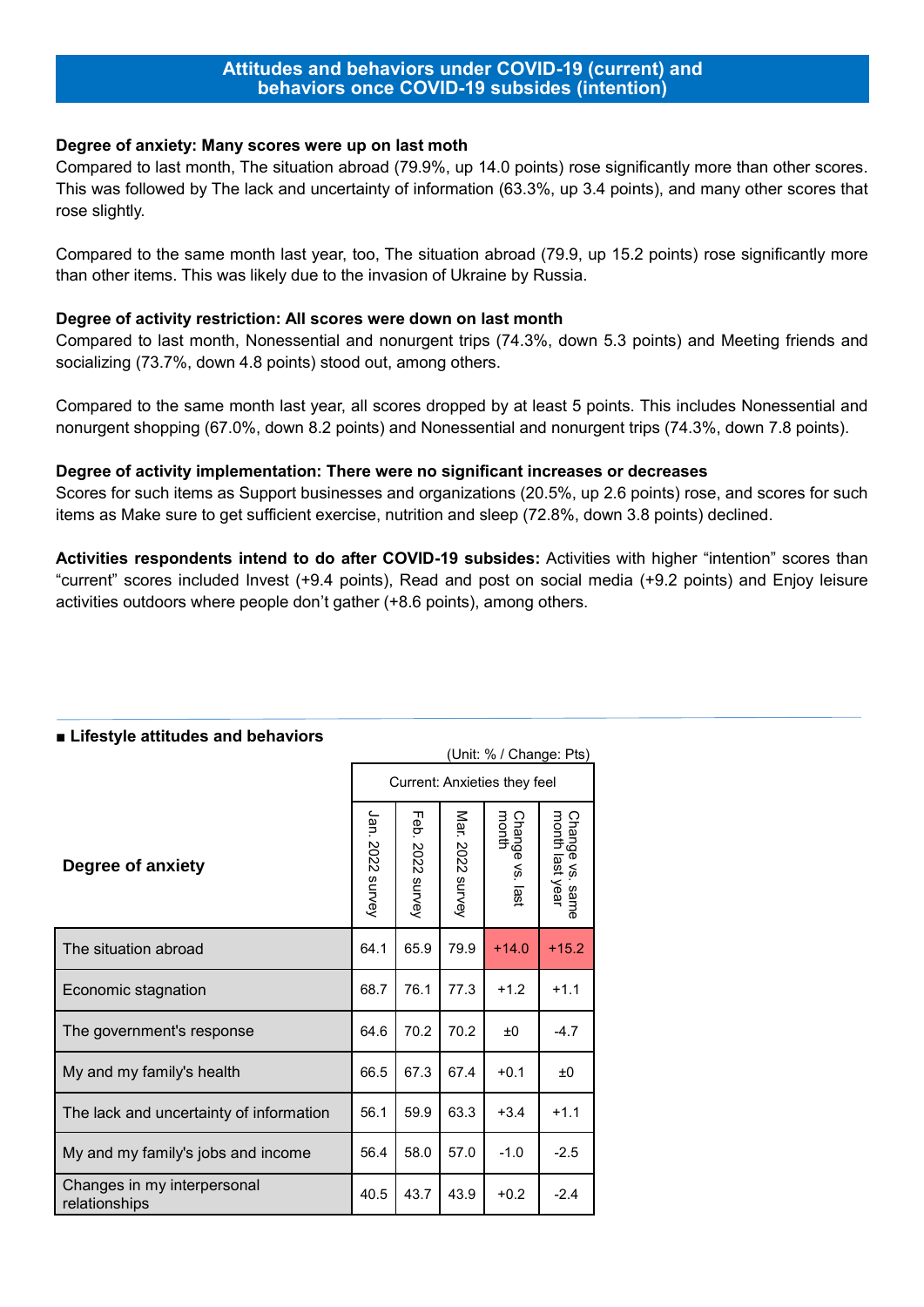(Unit: % / Change: Pts)

|                                                             |                           | Current: Behaviors they refrain              | from                                     |                               |                                                            | Intention: Behaviors they intend<br>to refrain from after COVID-19<br>subsides |                                     |                                 |                                                                 |                                                                                                               |  |                                              |
|-------------------------------------------------------------|---------------------------|----------------------------------------------|------------------------------------------|-------------------------------|------------------------------------------------------------|--------------------------------------------------------------------------------|-------------------------------------|---------------------------------|-----------------------------------------------------------------|---------------------------------------------------------------------------------------------------------------|--|----------------------------------------------|
| Degree of activity restriction                              | Jan<br>202<br>Ñ<br>survey | ᆩ<br>ወ<br>Ő<br>202<br>$\mathbf{v}$<br>survey | Mar.<br>202<br>$\mathsf{\sim}$<br>survey | Change<br>month<br>Šγ<br>last | Chang<br>month<br>ø<br>o<br>≺<br>ត្ត<br>ωĩ<br>year<br>same | Jan<br>2022<br>survey                                                          | ᠗<br>Ő<br>202<br>Ñ<br><b>SUIVey</b> | Mar.<br>202<br>$\sim$<br>survey | Chang<br>month<br>$\overline{\mathfrak{a}}$<br>š<br><b>iast</b> | month<br><b>Cha</b><br>٠ā<br>o<br>$\overline{\omega}$<br>$\,<\,$<br>ğ<br><b>SO</b><br>year<br>sam<br><b>D</b> |  | Intention vs. Current<br>(Most recent month) |
| Travel and leisure activities                               | 73.5                      | 82.0                                         | 79.2                                     | $-2.8$                        | $-7.3$                                                     | 50.7                                                                           | 50.7                                | 48.5                            | $+1.4$                                                          | $-4.1$                                                                                                        |  | $-30.7$                                      |
| Shaking hands, hugging and otherwise<br>touching others     | 74.4                      | 80.5                                         | 76.7                                     | $-3.8$                        | $-5.2$                                                     | 62.7                                                                           | 62.7                                | 63.3                            | $+1.9$                                                          | $-1.4$                                                                                                        |  | $-13.4$                                      |
| Nonessential and nonurgent trips                            | 69.5                      | 79.6                                         | 74.3                                     | $-5.3$                        | $-7.8$                                                     | 57.3                                                                           | 57.3                                | 56.1                            | $+0.7$                                                          | $-1.9$                                                                                                        |  | $-18.2$                                      |
| Meeting friends and socializing                             | 67.5                      | 78.5                                         | 73.7                                     | $-4.8$                        | $-7.6$                                                     | 51.1                                                                           | 51.1                                | 50.1                            | $-1.0$                                                          | $-2.4$                                                                                                        |  | $-23.6$                                      |
| Experiential entertainment (gigs, theater,<br>movies, etc.) | 66.4                      | 74.3                                         | 73.7                                     | $-0.6$                        | $-7.5$                                                     | 50.2                                                                           | 50.2                                | 49.7                            | $+1.6$                                                          | $-2.6$                                                                                                        |  | $-24.0$                                      |
| Eating out                                                  | 62.1                      | 73.4                                         | 70.4                                     | $-3.0$                        | $-6.3$                                                     | 49.0                                                                           | 49.0                                | 48.4                            | $-0.1$                                                          | $-1.8$                                                                                                        |  | $-22.0$                                      |
| Nonessential and nonurgent shopping                         | 60.2                      | 69.8                                         | 67.0                                     | $-2.8$                        | $-8.2$                                                     | 54.1                                                                           | 54.1                                | 52.9                            | $-0.2$                                                          | $-2.6$                                                                                                        |  | $-14.1$                                      |

(Unit: % / Change: Pts)

|                                                                                            |                        | Current: Behaviors they | implement                     |                                             |                                           | Intention: Behaviors they intend<br>to implement after COVID-19<br>subsides |                       |                        |                               |                                           |  |                                              |
|--------------------------------------------------------------------------------------------|------------------------|-------------------------|-------------------------------|---------------------------------------------|-------------------------------------------|-----------------------------------------------------------------------------|-----------------------|------------------------|-------------------------------|-------------------------------------------|--|----------------------------------------------|
| Degree of activity implementation                                                          | Jan.<br>2022<br>survey | Feb<br>2022<br>survey   | <b>Mar.</b><br>2022<br>survey | Change<br>month<br>$\approx$<br><b>iast</b> | Change vs. sam<br>month last year<br>same | Jan.<br>2022<br>survey                                                      | Feb<br>2022<br>survey | Mar.<br>2022<br>survey | Change<br>month<br>Š.<br>last | Change vs. sam<br>month last year<br>same |  | Intention vs. Current<br>(Most recent month) |
| Consistently wear a mask, wash my<br>hands and take other precautions<br>against infection | 89.7                   | 91.8                    | 90.0                          | $-1.8$                                      | $-2.4$                                    | 82.9                                                                        | 82.9                  | 81.5                   | $+1.4$                        | $-1.3$                                    |  | $-8.5$                                       |
| Make sure to get sufficient exercise,<br>nutrition and sleep                               | 73.9                   | 76.6                    | 72.8                          | $-3.8$                                      | $-3.1$                                    | 81.9                                                                        | 81.9                  | 81.3                   | $-3.0$                        | $-1.0$                                    |  | $+8.5$                                       |
| Keep a stock of anti-infection products<br>and everyday necessities                        | 66.0                   | 68.8                    | 69.3                          | $+0.5$                                      | $-0.3$                                    | 69.7                                                                        | 69.7                  | 69.8                   | $+2.1$                        | $-1.2$                                    |  | $+0.5$                                       |
| Enjoy pastimes I can do at home                                                            | 61.0                   | 69.3                    | 68.6                          | $-0.7$                                      | $-1.3$                                    | 55.6                                                                        | 55.6                  | 58.1                   | $+2.2$                        | $+1.0$                                    |  | $-10.5$                                      |
| Use cashless payment options as much<br>as possible                                        | 63.3                   | 66.3                    | 64.5                          | $-1.8$                                      | $+2.6$                                    | 68.0                                                                        | 68.0                  | 66.8                   | $-2.9$                        | $+2.0$                                    |  | $+2.3$                                       |
| Avoid shopping at crowded times and/or<br>reduce frequency of shopping                     | 56.7                   | 61.9                    | 61.8                          | $-0.1$                                      | $---$                                     | 55.8                                                                        | 55.8                  | 57.5                   | $+0.9$                        | ---                                       |  | $-4.3$                                       |
| Use stores and facilities that take<br>stringent anti-infection measures                   | 55.2                   | 59.7                    | 58.7                          | $-1.0$                                      | $---$                                     | 57.8                                                                        | 57.8                  | 57.9                   | $+1.2$                        | ---                                       |  | $-0.8$                                       |
| Cook for myself as much as possible                                                        | 51.6                   | 57.2                    | 57.5                          | $+0.3$                                      | $+0.6$                                    | 61.7                                                                        | 61.7                  | 63.1                   | $-1.3$                        | $-1.2$                                    |  | $+5.6$                                       |
| Drive to places                                                                            | 47.1                   | 51.1                    | 49.4                          | $-1.7$                                      | $-1.4$                                    | 46.7                                                                        | 46.7                  | 48.1                   | $+0.8$                        | $-1.5$                                    |  | $-1.3$                                       |
| Use video, music and other streaming<br>services                                           | 45.3                   | 46.9                    | 47.1                          | $+0.2$                                      | $+1.6$                                    | 50.9                                                                        | 50.9                  | 50.3                   | $+1.7$                        | $+3.0$                                    |  | $+3.2$                                       |
| Play video games on my smartphone,<br>computer, etc.                                       | 43.2                   | 46.5                    | 46.5                          | ±0                                          | $-1.8$                                    | 47.0                                                                        | 47.0                  | 46.1                   | $+1.3$                        | $-1.6$                                    |  | $-0.4$                                       |
| Use net shopping and food delivery<br>services                                             | 40.0                   | 45.3                    | 45.8                          | $+0.5$                                      | $-0.5$                                    | 45.7                                                                        | 45.7                  | 46.2                   | $+3.4$                        | $+3.4$                                    |  | $+0.4$                                       |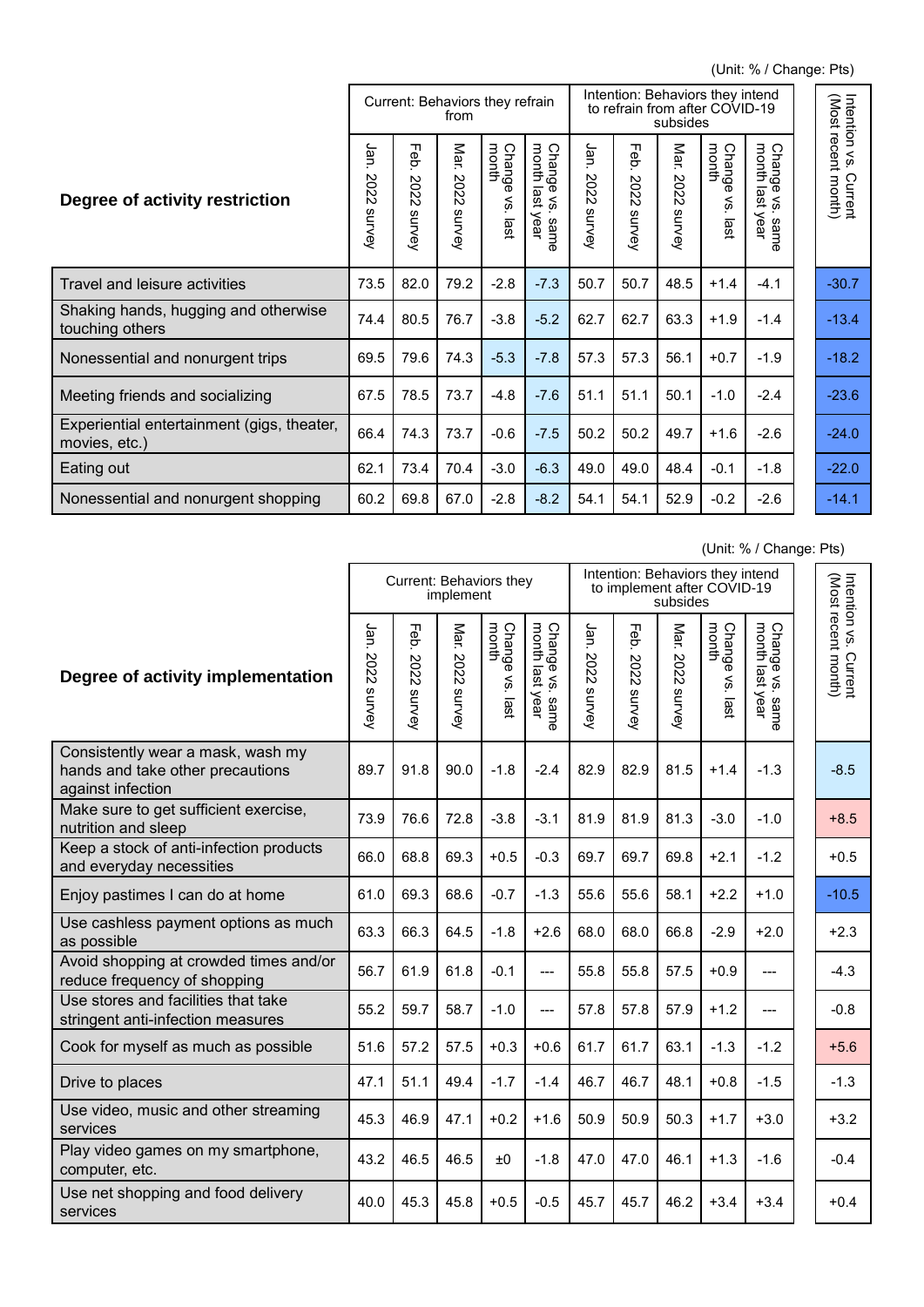| Do exercises I can do at home                                                                                     | 41.5 | 45.7 | 44.5 | $-1.2$ | $-1.0$ | 49.8 | 49.8 | 52.3 | $+0.7$ | $+1.3$ | $+7.8$ |
|-------------------------------------------------------------------------------------------------------------------|------|------|------|--------|--------|------|------|------|--------|--------|--------|
| Enjoy leisure activities outdoors where<br>people don't gather                                                    | 40.3 | 43.5 | 43.9 | $+0.4$ | $+0.5$ | 52.3 | 52.3 | 52.5 | $+0.3$ | $-0.9$ | $+8.6$ |
| Read and post on social media                                                                                     | 38.8 | 41.5 | 43.2 | $+1.7$ | $+2.0$ | 48.8 | 48.8 | 52.4 | $+3.2$ | $+2.7$ | $+9.2$ |
| Exercise outside where people don't<br>gather                                                                     | 37.5 | 39.5 | 41.5 | $+2.0$ | $-3.0$ | 46.7 | 46.7 | 48.4 | ±0     | $-0.8$ | $+6.9$ |
| Commute to work/school during off-peak<br>hours as much as possible                                               | 35.1 | 39.1 | 36.9 | $-2.2$ | $-1.8$ | 39.8 | 39.8 | 41.0 | $+1.4$ | $+2.1$ | $+4.1$ |
| Upgrade my home environment by<br>updating the telecommunications<br>environment, buying home appliances,<br>etc. | 31.3 | 31.9 | 32.6 | $+0.7$ | $+3.6$ | 40.9 | 40.9 | 41.0 | $+0.3$ | $+2.0$ | $+8.4$ |
| Telework (work from home) as much as<br>possible [Those with jobs*]                                               | 29.7 | 31.5 | 30.9 | $-0.6$ | $-3.3$ | 30.9 | 30.9 | 33.4 | $+1.2$ | $+1.0$ | $+2.5$ |
| Second job (incl. considering one)                                                                                | 26.8 | 28.7 | 30.6 | $+1.9$ | $+0.5$ | 31.7 | 31.7 | 33.0 | $+0.1$ | $-0.3$ | $+2.4$ |
| Buy slightly better things than normal                                                                            | 28.4 | 28.5 | 30.5 | $+2.0$ | $+3.8$ | 34.2 | 34.2 | 34.8 | $+3.1$ | $+1.9$ | $+4.3$ |
| Invest                                                                                                            | 27.3 | 28.0 | 28.7 | $+0.7$ | $+1.8$ | 38.1 | 38.1 | 38.1 | $-0.4$ | $+0.3$ | $+9.4$ |
| Make things by hand (handcrafts, home<br>improvements, DIY, etc.)                                                 | 25.5 | 26.3 | 27.5 | $+1.2$ | $+1.1$ | 33.9 | 33.9 | 34.9 | $+2.2$ | $+1.7$ | $+7.4$ |
| Get a job, change jobs or start a<br>business (incl. considering these)                                           | 22.5 | 24.9 | 24.7 | $-0.2$ | $-0.1$ | 27.9 | 27.9 | 28.7 | $+1.6$ | $+0.7$ | $+4.0$ |
| Post and sell things on flea market apps<br>and net auctions                                                      | 22.9 | 24.4 | 24.5 | $+0.1$ | $+2.0$ | 28.8 | 28.8 | 29.9 | $+0.9$ | $+1.3$ | $+5.4$ |
| Buy things on flea market apps and net<br>auctions                                                                | 22.5 | 25.5 | 24.5 | $-1.0$ | $+1.2$ | 30.0 | 30.0 | 30.1 | $+0.1$ | $+0.6$ | $+5.6$ |
| Support businesses and organizations                                                                              | 19.1 | 17.9 | 20.5 | $+2.6$ | $+1.3$ | 24.2 | 24.2 | 24.3 | $+1.9$ | $-0.8$ | $+3.8$ |
| Study online                                                                                                      | 17.9 | 17.5 | 19.2 | $+1.7$ | $+0.5$ | 24.5 | 24.5 | 25.7 | $+1.2$ | $+0.2$ | $+6.5$ |
| Participate in online drinking parties and<br>dinners                                                             | 16.7 | 18.5 | 18.5 | ±0     | $+0.1$ | 19.9 | 19.9 | 21.4 | $+2.1$ | $+1.9$ | $+2.9$ |
| Move homes, carry out home<br>improvements, live in multiple locations<br>(incl. considering these)               | 16.8 | 16.2 | 17.7 | $+1.5$ |        | 22.5 | 22.5 | 23.9 | $+2.9$ |        | $+6.2$ |

\* Those with jobs: January n=1,063 February n=1,074 March n=1,056

Up at least 5 pts Up at least 10 pts Down at least 5 pts Down at least 10 pts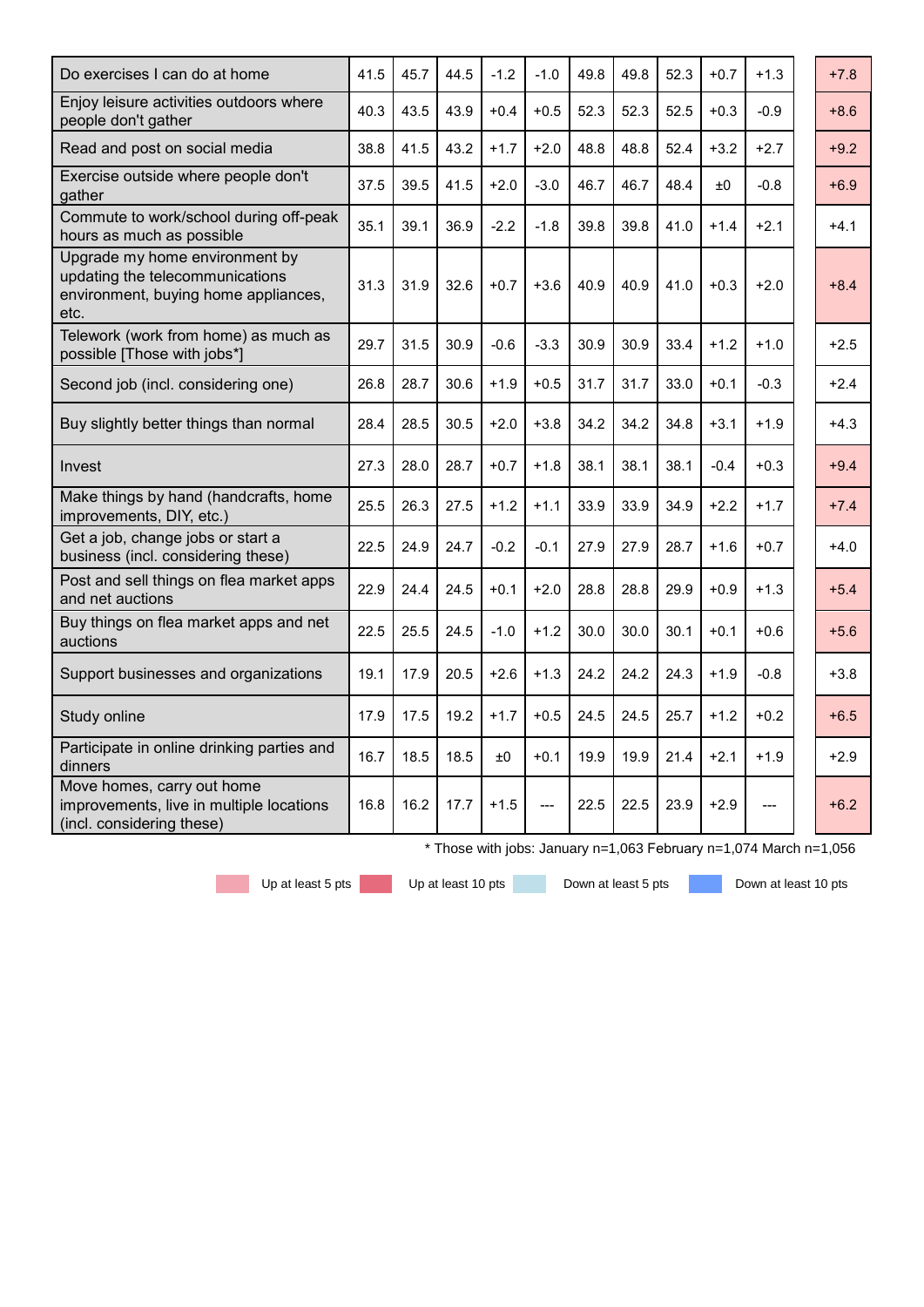#### **■ Question items (question text)**

# **Degree of freedom of life under the influence of COVID-19**

If your normal life prior to the spread of COVID-19 rates 100 points, and extreme hardship due to the spread of the virus rates 0, how would you rate the degree of freedom of your current life? (Give a figure from 0–100) Also give the reason(s) for your rating. (Free response)

#### **Attitudes and behavior under the influence of COVID-19 (Current)**

Below is a series of opinions given as a result of the outbreak of COVID-19.

For each, select the opinion that best matches your feelings and/or behavior. (Single response: Agree, Somewhat agree, Somewhat disagree, Disagree)

#### **Behavior after COVID-19 subsides (Intention)**

Will you engage in the following behaviors in the future even if concerns about becoming infected with COVID-19 have subsided?

For each, select the option that best matches your intentions. (Single response: Think I will, Think I will sometimes, Think l won't much, Think I won't)

| Territories:        | (1) Greater Tokyo (40 km radius) (Tokyo, Kanagawa, Chiba, Saitama, Ibaraki Prefectures)                              |
|---------------------|----------------------------------------------------------------------------------------------------------------------|
|                     | (2) Greater Nagoya (40 km radius) (Aichi, Mie, Gifu Prefectures)                                                     |
|                     | (3) Hanshin (30 km radius) (Osaka, Kyoto, Hyogo, Nara Prefectures)                                                   |
| Respondents:        | Males and females aged 20–69                                                                                         |
| Target allocations: | 500 respondents per territory, allocated based on the population demographics (gender/age<br>group) of the territory |
| Sample sizes:       | 1,500 per survey                                                                                                     |

April 2020–March 2021 From April 2021 (People)

|        |     | 20-29 30-39 |     | 40-49 50-59 60-69 |     | Total |        | l20-29l30-39l40-49l50-59l60-69l Total |     |     |     |     |       |
|--------|-----|-------------|-----|-------------------|-----|-------|--------|---------------------------------------|-----|-----|-----|-----|-------|
| Male   | 122 | 145         | 190 | 161               | 137 | 755   | Male   | 122                                   | 143 | 187 | 169 | 136 | 757   |
| Female | 119 | 141         | 185 | 158               | 142 | 745   | Female | 118                                   | 139 | 183 | 164 | 139 | 743   |
| Total  | 241 | 286         | 375 | 319               | 279 | .500  | Total  | 240                                   | 282 | 370 | 333 | 275 | 1,500 |

|     | -iviarch zuz i                       |     |     |     |       | FIOIII APIII ZUZ I |                                     | (People) |     |     |     |     |
|-----|--------------------------------------|-----|-----|-----|-------|--------------------|-------------------------------------|----------|-----|-----|-----|-----|
|     | 20-29  30-39   40-49   50-59   60-69 |     |     |     | Total |                    | 20-29 30-39 40-49 50-59 60-69 Total |          |     |     |     |     |
| 122 | 145                                  | 190 | 161 | 137 | 755   | Male               | 122                                 | 143      | 187 | 169 | 136 | 757 |
| 119 | 141                                  | 185 | 158 | 142 | 745   | Female             | 118                                 | 139      | 183 | 164 | 139 | 743 |

Survey method: Internet survey

Survey period: March 3 (Thu)–7 (Mon), 2022 (Survey conducted at the beginning of each month since March 2020) Planning/Analysis: Hakuhodo Institute of Life and Living

Conducted by: H. M. Marketing Research, Inc.

#### Reference:

#### **Major developments in society during the survey periods**

COVID-19 infection number sources: Websites of the Ministry of Health, Labour and Welfare of Japan, website of the Tokyo Metropolitan Government (each as of March 19)

#### **2020** April: States of emergency declared for seven prefectures (until May 6) States of emergency expanded nationwide May: States of emergency lifted (first in 39 prefectures, then in Osaka, Hyogo and Kyoto Prefectures) States of emergency lifted in all 47 prefectures, including Tokyo, Kanagawa, Chiba, Saitama and Hokkaido June: Tokyo Alert system for signaling warning information commences operation September: Bookings for the Go To Travel campaign commence in Tokyo October: Bookings for the Go To Eat campaign commence November: The Prime Minister announces temporary suspension of the Go To Travel campaign (Bookings for areas where the coronavirus was surging) Suspension of the Go To Eat campaign in 10 prefectures, including Tokyo and Osaka Prefecture December: Go To Travel campaign suspended (first in Tokyo, then nationwide) **2021** January: States of emergency declared for Tokyo, Kanagawa, Chiba and Saitama, then expanded to 11 prefectures February: Decision made to extend the states of emergency until March 7 March: States of emergency lifted in Osaka, Hyogo and Kyoto Prefectures, then in Tokyo, Kanagawa, Chiba and Saitama April: Application of Pre-emergency Measures to Prevent the Spread of COVID-19 gradually expanded Third states of emergency declared for Tokyo, Osaka, Hyogo and Kyoto Prefectures May: States of emergency continued, extended or expanded (Aichi, Fukuoka Prefectures added) Vaccination of the elderly continues, large-scale vaccination sites open (Tokyo, Osaka)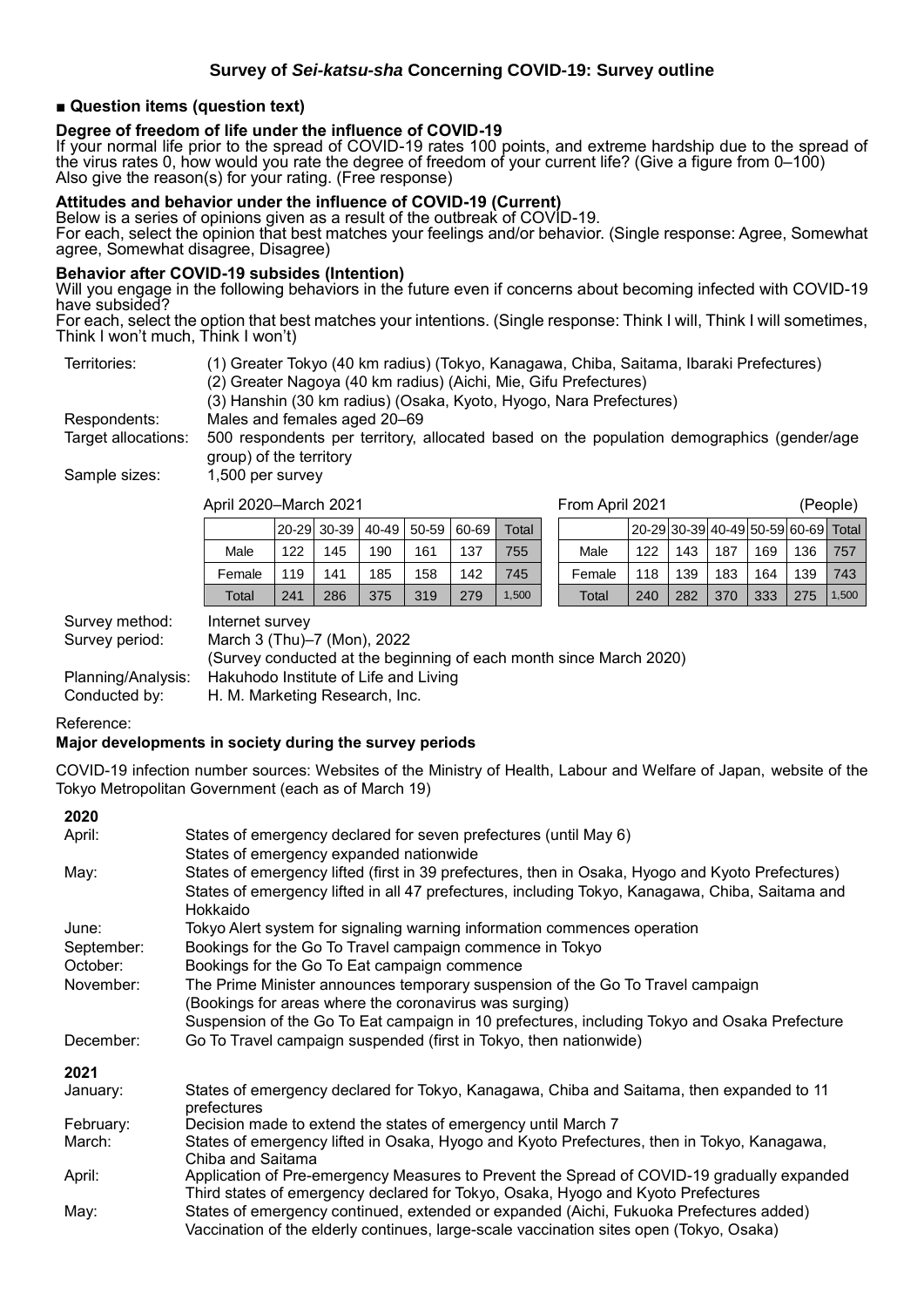| June:          | All states of emergency lifted, except in Okinawa Prefecture                                                                                                                                  |
|----------------|-----------------------------------------------------------------------------------------------------------------------------------------------------------------------------------------------|
|                | Hokkaido, Tokyo, Aichi, Kyoto, Osaka, Hyogo and Fukuoka Prefectures shift to Pre-emergency                                                                                                    |
|                | <b>Measures</b>                                                                                                                                                                               |
|                | Pre-emergency Measures continue in Chiba, Saitama and Kanagawa Prefectures                                                                                                                    |
| July:          | Fourth state of emergency declared for Tokyo, which soon after was expanded to the prefectures                                                                                                |
|                | of Saitama, Chiba, Kanagawa, and Osaka                                                                                                                                                        |
|                | Tokyo Olympic Games open. They are held without spectators                                                                                                                                    |
|                | Pre-emergency Measures applied in Hokkaido, Ishikawa, Kyoto, Hyogo and Fukuoka Prefectures                                                                                                    |
| August:        | New cases in Japan top 25,000 for the first time; Tokyo records more than 5,000 new cases for                                                                                                 |
|                | the first time                                                                                                                                                                                |
|                | States of emergency (in 19 prefectures) and Pre-emergency measures (in eight prefectures)                                                                                                     |
|                | extended to the end of September                                                                                                                                                              |
|                | Tokyo Paralympic Games open. They are held without general spectators                                                                                                                         |
| September:     | New cases fall: From around 20,000 new cases a day at the start of the month to around 6,000<br>new cases a day in the middle of the month and down to some days at the end of the month with |
|                | fewer than 1,000 cases                                                                                                                                                                        |
|                | The number of patients with severe symptoms declines: After hitting a record high of over 2,000 at                                                                                            |
|                | the beginning of the month, the numbers decreased throughout the month, falling below 1,000 at                                                                                                |
|                | the end of the month                                                                                                                                                                          |
|                | The percentage of double-vaccinated Japanese tops 50% of the entire population                                                                                                                |
|                | All states of emergency (19 prefectures) and Pre-emergency Measures (8 prefectures) lifted                                                                                                    |
|                | (September 30)                                                                                                                                                                                |
|                | The Tokyo Metropolitan Government lowers the virus alert level one level (September 30)                                                                                                       |
| October:       | New cases continue on a downward trajectory, with less than 100 cases a day nationwide and                                                                                                    |
|                | only in the single digits in Tokyo                                                                                                                                                            |
| November:      | Capacity limits on large events are lifted; voluntary restrictions on restaurants and bars are eased                                                                                          |
|                | in Tokyo and Kanagawa, Chiba, Saitama and Osaka Prefectures                                                                                                                                   |
|                | The media reports a sudden increase in cases in Europe                                                                                                                                        |
| December:      | The new Omicron variant is detected in Japan for the first time (late November)<br>New cases remain low for most of the month; community transmission of the Omicron variant is               |
|                | confirmed in Osaka and Tokyo late in the month                                                                                                                                                |
| 2022           |                                                                                                                                                                                               |
| January:       | New cases rise sharply, topping 90,000 a day; the number of patients recuperating at home and                                                                                                 |
|                | cases of ambulance crews struggling to find hospitals to take emergency patients also soar                                                                                                    |
|                | Prefectures in which Pre-emergency Measures to Prevent the Spread of COVID-19 apply                                                                                                           |
|                | continue to expand, reaching 34 by the end of January                                                                                                                                         |
|                |                                                                                                                                                                                               |
| 2022           | Developments at the time of this survey, in detail                                                                                                                                            |
| February 4:    | The Beijing 2022 Winter Olympic Games begin amidst the pandemic                                                                                                                               |
| February 1:    | New cases in Japan top 100,000 for the first time                                                                                                                                             |
| Late February: | New cases in Japan begin to decline                                                                                                                                                           |
| February 20:   | Pre-emergency Measures to Prevent the Spread of COVID-19 lifted in Yamaguchi, Yamagata,<br>Okinawa, Shimane and Oita Prefectures                                                              |
| February 22:   | The media reports that daily deaths topped 300; a sixth consecutive week of record cases of                                                                                                   |
|                | ambulance crows struggling to find bospitals to take emergency patients is announced (Ministry of                                                                                             |

ambulance crews struggling to find hospitals to take emergency patients is announced (Ministry of Internal Affairs and Communications) February 24: The Russian military launches a full-scale invasion of Ukraine<br>March 4: Decision made to extend Pre-emergency Measures to Prevent

Decision made to extend Pre-emergency Measures to Prevent the Spread of COVID-19 in 18 prefectures (including Tokyo and Saitama, Chiba, Kanagawa, Gifu, Aichi, Kyoto, Osaka and Hyogo Prefectures), until March 21; the Beijing 2022 Winter Paralympic Games begin

Notes:

This survey will be conducted regularly for the time being. (The survey content may be changed depending on changes in circumstances)

Previous news releases (from the April 2020 release) can be found at the URL below. <https://www.hakuhodo-global.com/news>